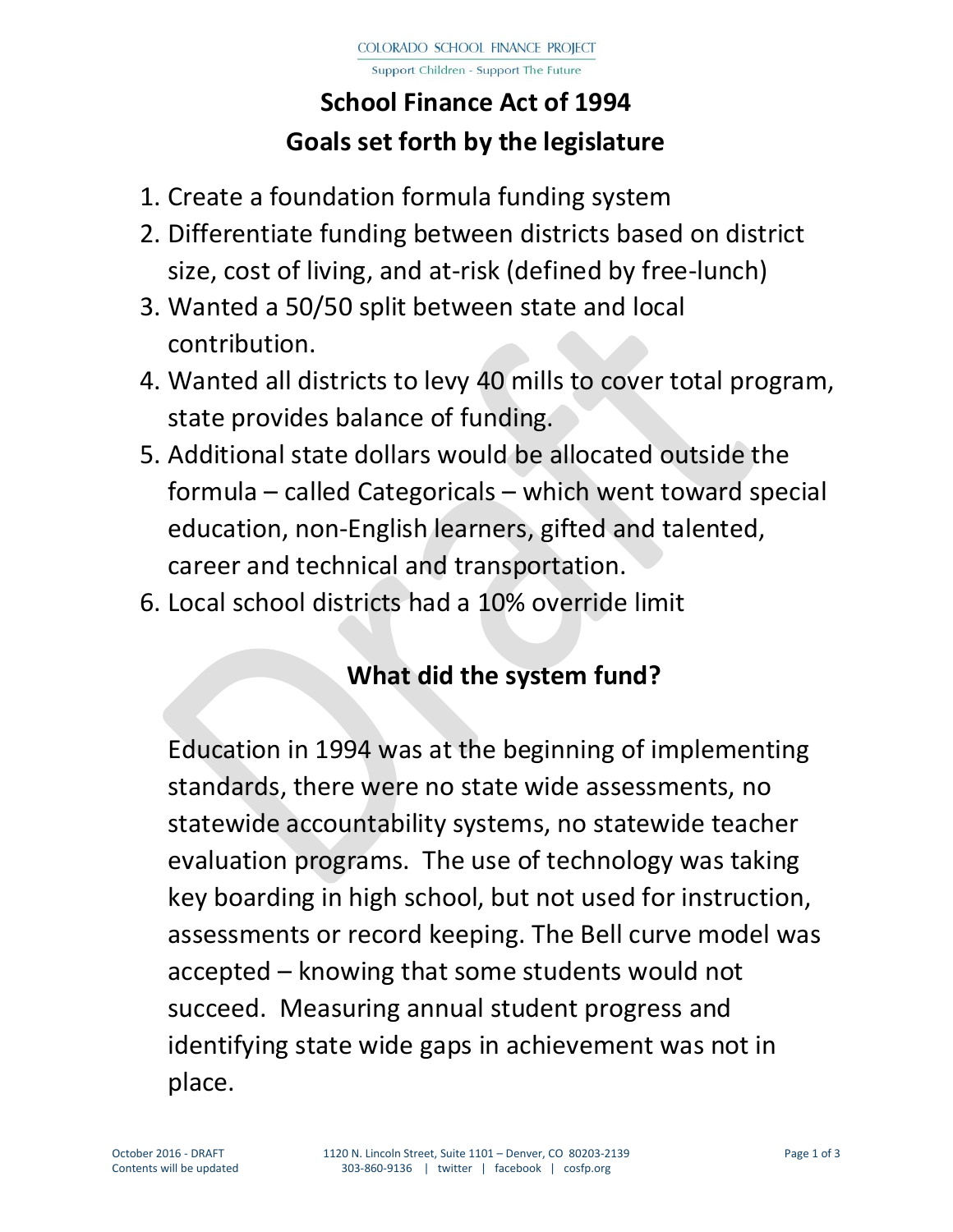## **Where are we today in meeting the 1994 School Finance Goals**?

- 1. We still have a foundation formula the negative factor has eroded the base.
- 2. The adjustments or differentiation has been minimized due to the negative factor.
- 3. The state now contributes 62% of funding and locals 38%, after the negative factor
- 4. The mill levies range from 2 to 27 creating large inequities
- 5. Categoricals are still being funded though have not been adjusted for current actual costs.
- 6. School districts today have a 25% operating override for large districts and 30% for small, in addition they can levy a kindergarten override, a transportation override and a technology override. The various overrides create large inequities between districts.

### **Today's Education System**

All students are to be proficient and graduate ready for college and career. Statewide standards, assessments, accountability and accreditation system, graduation guidelines, third grade literacy requirements, teacher evaluation systems based on student achievement, technology used as a learning tool, a research tool, an assessment tool, and a reporting tool.